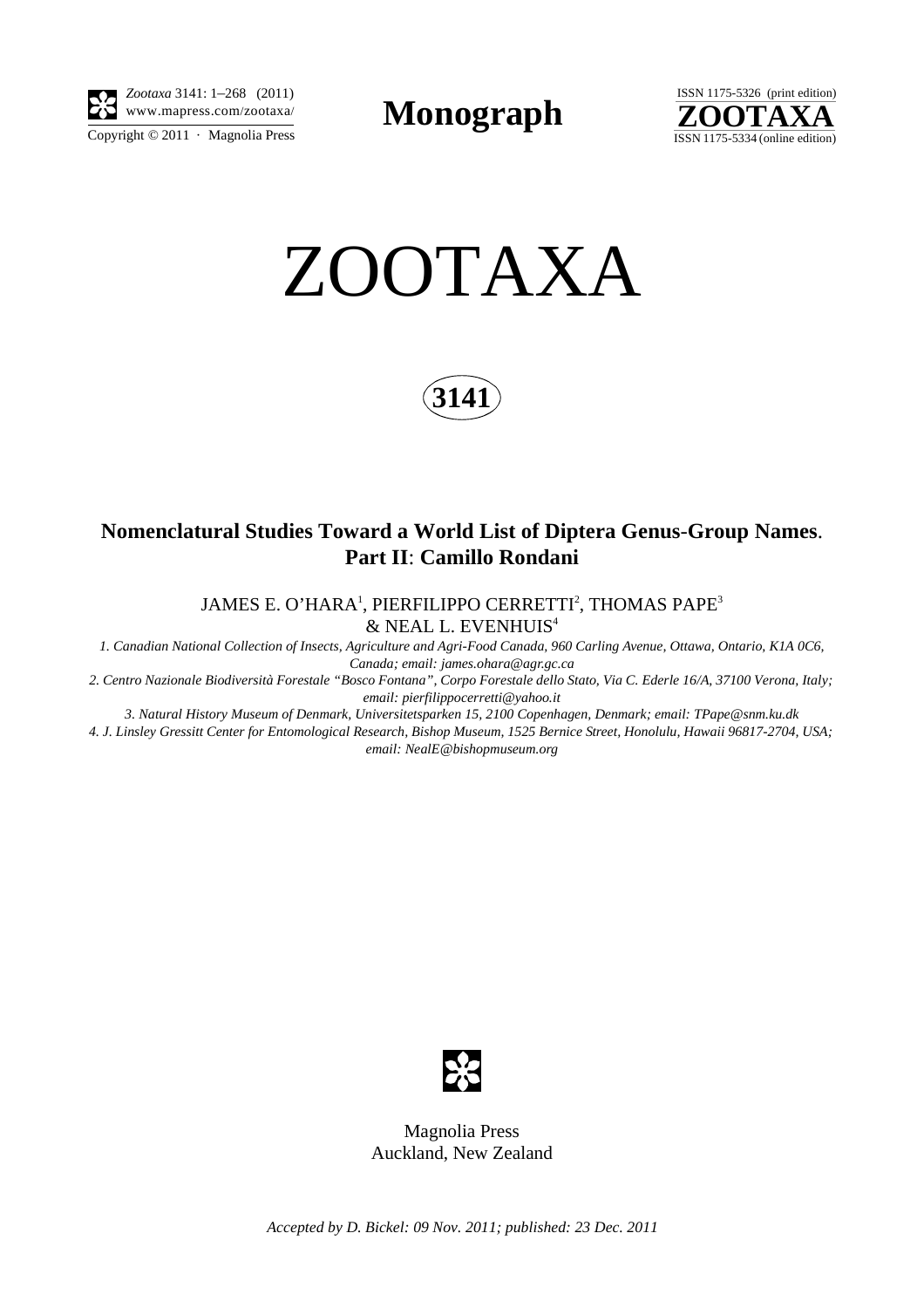## **Nomenclatural Studies Toward a World List of Diptera Genus**-**Group Names**. **Part II**: **Camillo Rondani** JAMES E. O'HARA, PIERFILIPPO CERRETTI, THOMAS PAPE& NEAL L. EVENHUIS

268 pp.; 30 cm. 23 Dec. 2011 ISBN 978-1-86977-843-9 (paperback) ISBN 978-1-86977-844-6 (Online edition)

FIRST PUBLISHED IN 2011 BY Magnolia Press P.O. Box 41-383 Auckland 1346 New Zealand e-mail: zootaxa@mapress.com http://www.mapress.com/zootaxa/

## © 2011 Magnolia Press

All rights reserved.

No part of this publication may be reproduced, stored, transmitted or disseminated, in any form, or by any means, without prior written permission from the publisher, to whom all requests to reproduce copyright material should be directed in writing.

This authorization does not extend to any other kind of copying, by any means, in any form, and for any purpose other than private research use.

| ISSN 1175-5326 | (Print edition)  |
|----------------|------------------|
| ISSN 1175-5334 | (Online edition) |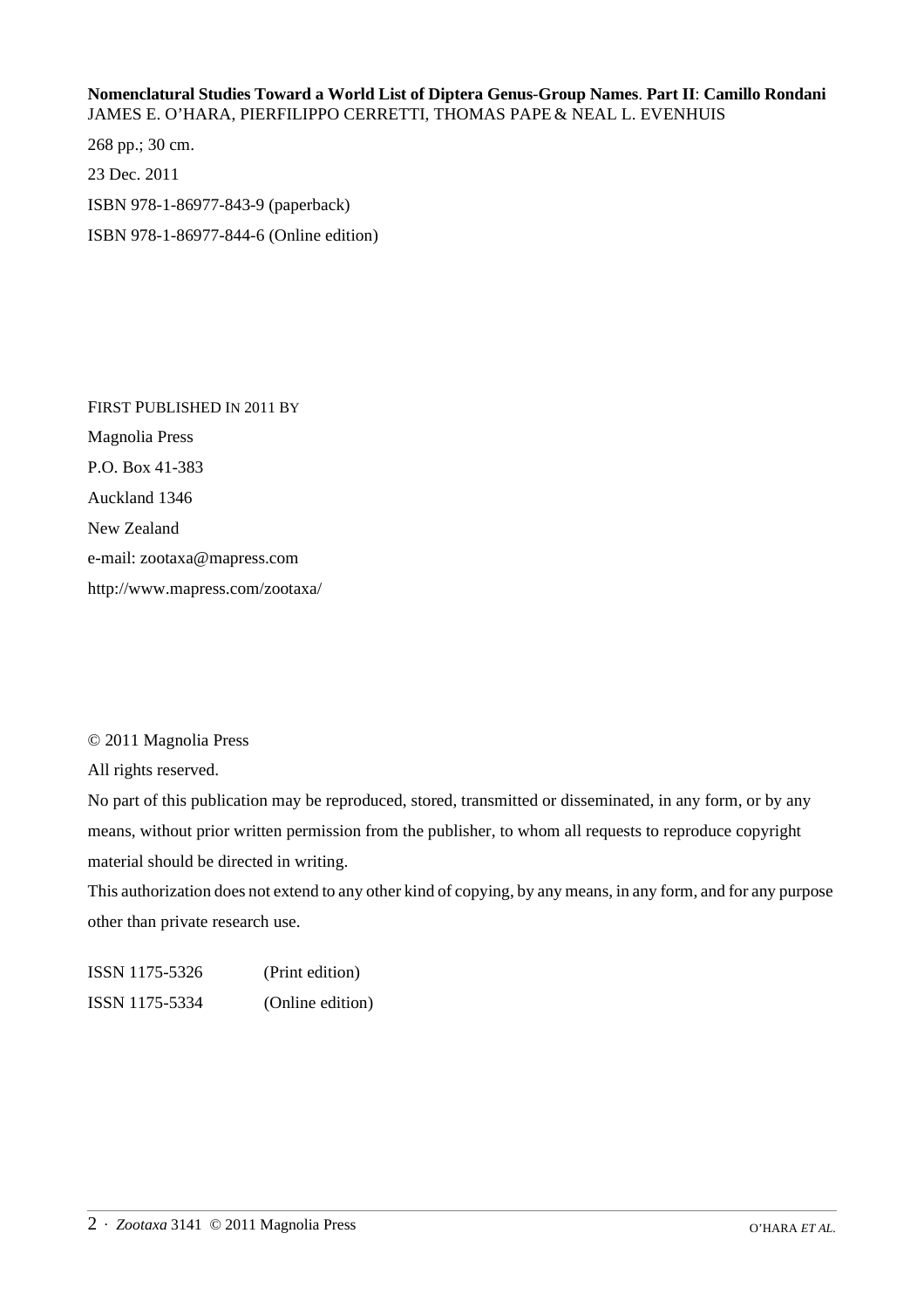### **Table of contents**

| Appendix II. Explanations for New Synonymies Listed in the EMENDATIONS Sections 257 |  |
|-------------------------------------------------------------------------------------|--|

### **Abstract**

The Diptera genus-group names of Camillo Rondani are reviewed and annotated. A total of 601 nomenclaturally available genus-group names in 82 families of Diptera are listed alphabetically. For each name the following are given: author, year and page of original publication, originally included species [and first included species if none were originally included], type species and method of fixation, current status of the name, family placement, and a list of any emendations of it that have been found in the literature. Remarks are given to clarify nomenclatural or taxonomic information. In addition, an index is provided to all the species-group names of Diptera proposed by Rondani (1,236, of which 1,183 are available) with bibliographic reference to each original citation. Appended to this study is a full bibliography of Rondani's works and a list with explanations for all new synonymies arising from revised emendations.

Corrected or clarified type-species and/or corrected or clarified type-species designations are given for the following genus-group names: *Anoplomerus* Rondani, 1856 [Dolichopodidae]; *Biomya* Rondani, 1856 [Tachinidae]; *Bremia* Rondani, 1861 [Cecidomyiidae]; *Deximorpha* Rondani, 1856 [Tachinidae]; *Elasmocera* Rondani, 1845 [Asilidae]; *Enteromyza* Rondani, 1857 [Oestridae]; *Exogaster* Rondani, 1856 [Tachinidae]; *Istocheta* Rondani, 1859 [Tachinidae]; *Istoglossa* Rondani, 1856 [Tachinidae]; *Lejogaster* Rondani, 1857 [Syrphidae]; *Lignodesia* Rondani, 1868 [Phaeomyiidae]; *Medorilla* Rondani, 1856 [Tachinidae]; *Meroplius* Rondani, 1874 [Sepsidae]; *Nodicornis* Rondani, 1843 [Dolichopodidae]; *Omalostoma* Rondani, 1862 [Tachinidae]; *Opegiocera* Rondani, 1845 [Asilidae]; *Petagnia* Rondani, 1856 [Tachinidae]; *Phaniosoma* Rondani, 1856 [Tachinidae]; *Proboscina* Rondani, 1856 [Tachinidae]; *Pyragrura* Rondani, 1861 [Tachinidae]; *Stemonocera* Rondani, 1870 [Tephritidae]; *Telejoneura* Rondani, 1863 [Asilidae]; *Tricoliga* Rondani, 1856 [Tachinidae].

The following genus-group names previously treated as available were found to be unavailable: Bombyliosoma Verrall, 1882, **n**. **stat**. [Bombyliidae]; Bombylosoma Marschall, 1873, **n**. **stat**. [Bombyliidae]; Brachynevra Agassiz, 1846, **n**. **stat**. [Cecidomyiidae]; Calliprobola Rondani, 1856, **n**. **stat**. [Syrphidae]; Camponeura Verrall, 1882, **n**. **stat**. [Syrphidae]; Chlorosoma Verrall, 1882, **n**. **stat**. [Stratiomyidae]; Engyzops Verrall, 1882, **n**. **stat**. [Calliphoridae]; Exodonta Verrall, 1882, **n**. **stat**. [Stratiomyidae]; Histochaeta Verrall, 1882, **n**. **stat**. [Tachinidae]; Histoglossa Verrall, 1882, **n**. **stat**. [Tachinidae]; Homalostoma Verrall, 1882, **n**. **stat**. [Tachinidae]; Hoplacantha Verrall, 1882, **n**. **stat**. [Stratiomyidae]; Hoplodonta Verrall, 1882, **n**. **stat**. [Stratiomyidae]; Liota Verrall, 1882, **n**. **stat**. [Syrphidae]; Lomatacantha Verrall, 1882, **n**. **stat**. [Tachinidae]; Machaera Mik, 1890, **n**. **stat**. [Tachinidae]; Machaira Brauer & Bergenstamm, 1889, **n**. **stat**. [Tachinidae]; Myiatropa Verrall, 1882, **n**. **stat**. [Syrphidae]; Oplacantha Verrall, 1882, **n**. **stat**. [Stratiomyidae].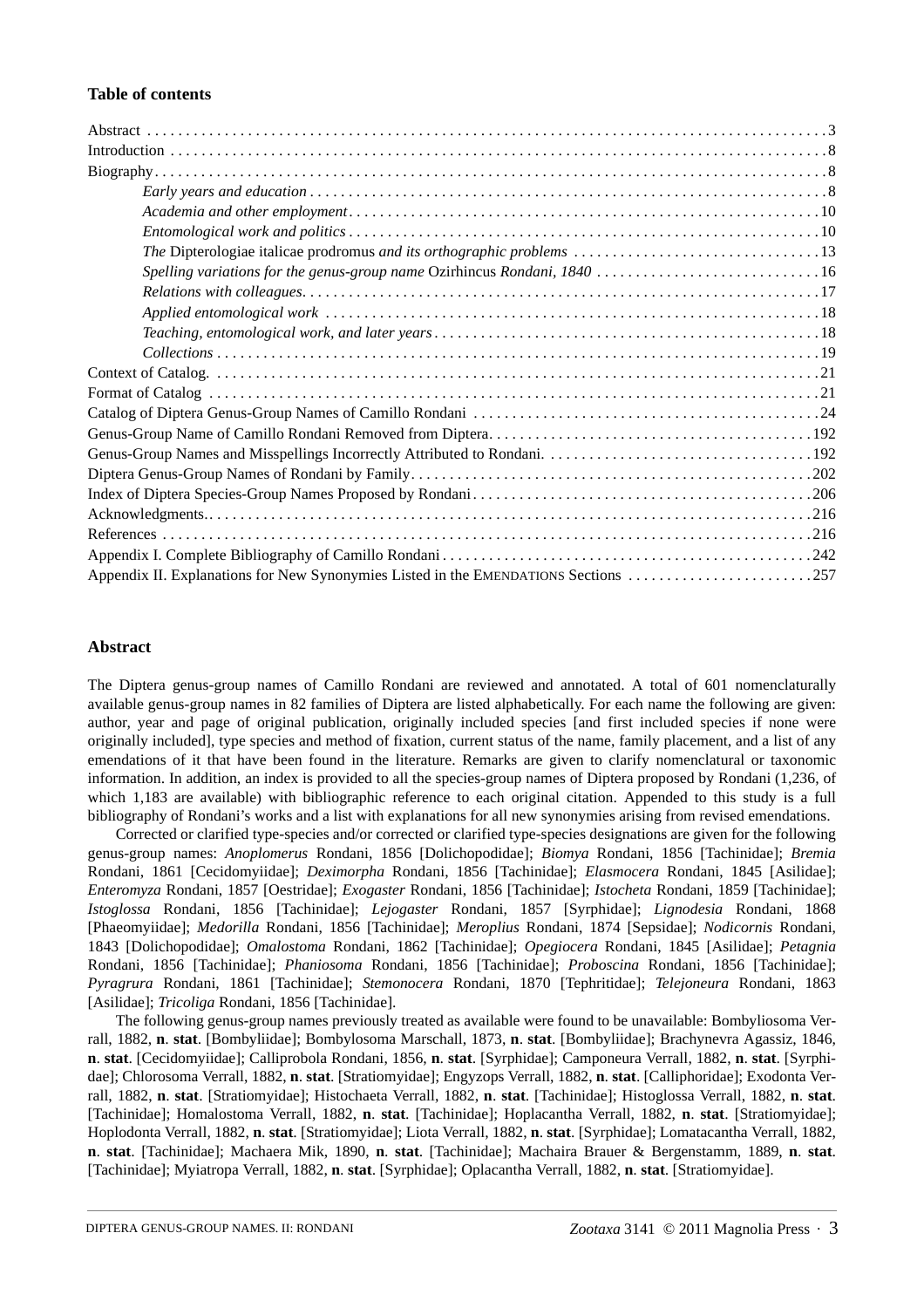Previous First Reviser actions for multiple original spellings missed by previous authors include: Genus-group names—*Achanthipodus* Rondani, 1856 [Dolichopodidae]; *Argyrospila* Rondani, 1856 [Bombyliidae]; *Botria* Rondani, 1856 [Tachinidae]; *Chetoliga* Rondani, 1856 [Tachinidae]; *Chrysoclamys* Rondani, 1856 [Syrphidae]; *Cyrtophloeba* Rondani, 1856 [Tachinidae]; *Istocheta* Rondani, 1859 [Tachinidae]; *Macherea* Rondani, 1859 [Tachinidae]; *Macronychia* Rondani, 1859 [Sarcophagidae]; *Pachylomera* Rondani, 1856 [Psilidae]; *Peratochetus* Rondani, 1856 [Clusiidae]; *Phytophaga* Rondani, 1840 [Cecidomyiidae]; *Spylosia* Rondani, 1856 [Tachinidae]; *Thlipsogaster* Rondani, 1863 [Bombyliidae]; *Tricogena* Rondani, 1856 [Rhinophoridae]; *Tricoliga* Rondani, 1856 [Tachinidae]; *Viviania* Rondani, 1861 [Tachinidae]. Species-group name—*Sphixapata albifrons* Rondani, 1859 [Sarcophagidae].

Acting as First Reviser, the following correct original spellings for multiple original spellings are selected by us: *Bellardia* Rondani, 1863 [Tabanidae]; *Chetoptilia* Rondani, 1862 [Tachinidae]; *Chetylia* Rondani, 1861 [Tachinidae]; *Clytiomyia* Rondani, 1862 [Tachinidae]; *Cryptopalpus* Rondani, 1850 [Tachinidae]; *Diatomineura* Rondani, 1863 [Tabanidae]; *Enteromyza* Rondani, 1857 [Oestridae]; *Esenbeckia* Rondani, 1863 [Tabanidae]; *Hammomyia* Rondani, 1877 [Anthomyiidae]; *Hydrothaea* Rondani, 1856 [Muscidae]; *Hyrmophlaeba* Rondani, 1863 [Nemestrinidae]; *Limnomya* Rondani, 1861 [Limoniidae]; *Lyoneura* Rondani, 1856 [Psychodidae]; *Micetoica* Rondani, 1861 [Anisopodidae]; *Miennis* Rondani, 1869 [Ulidiidae]; *Mycetomiza* Rondani, 1861 [Mycetophilidae]; *Mycosia* Rondani, 1861 [Mycetophilidae]; *Mycozetaea* Rondani, 1861 [Mycetophilidae]; *Piotepalpus* Rondani, 1856 [Mycetophilidae]; *Prothechus* Rondani, 1856 [Pipunculidae]; *Spyloptera* Rondani, 1856 [Limoniidae]; *Teremya* Rondani, 1875 [Lonchaeidae]; *Thricogena* Rondani, 1859 [Tachinidae]; *Trichopalpus* Rondani, 1856 [Scathophagidae]; *Trichopeza* Rondani, 1856 [Brachystomatidae]; *Tricophthicus* Rondani, 1861 [Muscidae]; *Triphleba* Rondani, 1856 [Phoridae]; *Xiloteja* Rondani, 1863 [Syrphidae].

The following names are new synonymies of their respective senior synonyms: Genus-group names—*Acanthipodus* Bigot, 1890 of *Poecilobothrus* Mik, 1878, **n**. **syn**. [Dolichopodidae]; *Acanthiptera* Rondani, 1877 of *Achanthiptera* Rondani, 1856, **n**. **syn**. [Muscidae]; *Achantiptera* Schiner, 1864 of *Achanthiptera* Rondani, 1856, **n**. **syn**. [Muscidae]; *Acydia* Rondani, 1870 of *Acidia* Robineau-Desvoidy, 1830, **n**. **syn**. [Tephritidae]; *Acyura* Rondani, 1863 of *Aciura* Robineau-Desvoidy, 1830, **n**. **syn**. [Tephritidae]; *Agaromyia* Marschall, 1873 of *Agaromya* Rondani, 1861, **n**. **syn**. [Mycetophilidae]; *Ammomyia* Mik, 1883 of *Leucophora* Robineau-Desvoidy, 1830, **n**. **syn**. [Anthomyiidae]; *Anomoja* Rondani, 1871 of *Anomoia* Walker, 1835, **n**. **syn**. [Tephritidae]; *Anthracomyia* Rondani, 1868 of *Morinia* Robineau-Desvoidy, 1830, **n**. **syn**. [Calliphoridae]; *Antracomya* Lioy, 1864 of *Morinia* Robineau-Desvoidy, 1830, **n**. **syn**. [Calliphoridae]; *Anthoeca* Bezzi, 1906 of *Solieria* Robineau-Desvoidy, 1849, **n**. **syn**. [Tachinidae]; *Antomyza* Rondani, 1866 of *Anthomyza* Fallén, 1810, **n**. **syn**. [Anthomyzidae]; *Antracia* Rondani, 1862 of *Nyctia* Robineau-Desvoidy, 1830, **n**. **syn**. [Sarcophagidae]; *Aporomyia* Schiner, 1861 of *Lypha* Robineau-Desvoidy, 1830, **n**. **syn**. [Tachinidae]; *Asphondilia* Rondani, 1861 of *Asphondylia* Loew, 1850, **n**. **syn**. [Cecidomyiidae]; *Asteja* Rondani, 1856 of *Asteia* Meigen, 1830, **n**. **syn**. [Asteiidae]; *Astenia* Rondani, 1856 of *Blepharicera* Macquart, 1843, **n**. **syn**. [Blephariceridae]; *Astilium* Costa, 1866 of *Senobasis* Macquart, 1838, **n**. **syn**. [Asilidae]; *Ateleneura* Agassiz, 1846 of *Atelenevra* Macquart, 1834, **n**. **syn**. [Pipunculidae]; *Athomogaster* Rondani, 1866 of *Azelia* Robineau-Desvoidy, 1830, **n**. **syn**. [Muscidae]; *Axista* Rondani, 1856 of *Axysta* Haliday, 1839, **n**. **syn**. [Ephydridae]; *Bigonichaeta* Schiner, 1864 of *Triarthria* Stephens, 1829, **n**. **syn**. [Tachinidae]; *Billea* Rondani, 1862 of *Billaea* Robineau-Desvoidy, 1830, **n**. **syn**. [Tachinidae]; *Biomyia* Schiner, 1868 of *Biomya* Rondani, 1856, **n**. **syn**. [Tachinidae]; *Bombilius* Dufour, 1833 of *Bombylius* Linnaeus, 1758, **n**. **syn**. [Bombyliidae]; *Bombylosoma* Loew, 1862 of *Bombylisoma* Rondani, 1856, **n**. **syn**. [Bombyliidae]; *Brachipalpus* Rondani, 1845 of *Brachypalpus* Macquart, 1834, **n**. **syn**. [Syrphidae]; *Brachipalpus* Rondani, 1863 of *Palpibracus* Rondani, 1863, **n**. **syn**. [Muscidae]; *Brachistoma* Rondani, 1856 of *Brachystoma* Meigen, 1822, **n**. **syn**. [Brachystomatidae]; *Brachychaeta* Brauer & Bergenstamm, 1889 of *Brachicheta* Rondani, 1861, **n**. **syn**. [Tachinidae]; *Brachyglossum* Bigot, 1858 of *Leopoldius* Rondani, 1843, **n**. **syn**. [Conopidae]; *Brachyneura* Oken, 1844 of *Brachineura* Rondani, 1840, **n**. **syn**. [Cecidomyiidae]; *Caelomya* Rondani, 1866 of *Fannia* Robineau-Desvoidy, 1830, **n**. **syn**. [Fanniidae]; *Caelomyia* Rondani, 1877 of *Fannia* Robineau-Desvoidy, 1830, **n**. **syn**. [Fanniidae]; *Caenosia* Westwood, 1840 of *Coenosia* Meigen, 1826, **n**. **syn**. [Muscidae]; *Campilomiza* Rondani, 1840 of *Campylomyza* Meigen, 1818, **n**. **syn**. [Cecidomyiidae]; *Campylochaeta* Bezzi & Stein, 1907 of *Campylocheta* Rondani, 1859, **n**. **syn**. [Tachinidae]; *Caricoea* Rondani, 1856 of *Coenosia* Meigen, 1826, **n**. **syn**. [Muscidae]; *Carpomyia* Loew, 1862 of *Carpomya* Rondani, 1856, **n**. **syn**. [Tephritidae]; *Cassidemya* Rondani, 1861 of *Cassidaemyia* Macquart, 1835, **n**. **syn**. [Rhinophoridae]; *Ceratoxia* Costa, 1866 of *Otites* Latreille, 1804, **n**. **syn**. [Ulidiidae]; *Ceratoxys* Rondani, 1861 of *Otites* Latreille, 1804, **n**. **syn**. [Ulidiidae]; *Chaetogena* Bezzi & Stein, 1907 of *Chetogena* Rondani, 1856, **n**. **syn**. [Tachinidae]; *Chamemyia* Rondani, 1875 of *Chamaemyia* Meigen, 1803, **n**. **syn**. [Chamaemyiidae]; *Chaetoptilia* Bezzi & Stein, 1907 of *Chetoptilia* Rondani, 1862, **n**. **syn**. [Tachinidae]; *Chatolyga* Bigot, 1892 of *Carcelia* Robineau-Desvoidy, 1830, **n**. **syn**. [Tachinidae]; *Chersodromya* Rondani, 1856 of *Chersodromia* Haliday, 1851, **n**. **syn**. [Hybotidae]; *Chetilya* Rondani, 1861 of *Chetina* Rondani, 1856, **n**. **syn**. [Tachinidae]; *Chilopogon* Bezzi, 1902 of *Dasypogon* Meigen, 1803, **n**. **syn**. [Asilidae]; *Chiromya* Agassiz, 1846 of *Chyromya* Robineau-Desvoidy, 1830, **n**. **syn**. [Chyromyidae]; *Chlorisoma* Rondani, 1861 of *Microchrysa* Loew, 1855, **n**. **syn**. [Stratiomyidae]; *Chorthophila* Rondani, 1856 of *Phorbia* Robineau-Desvoidy, 1830, **n**. **syn**. [Anthomyiidae]; *Chortofila* Rondani, 1843 of *Phorbia* Robineau-Desvoidy, 1830, **n**. **syn**. [Anthomyiidae]; *Chriorhyna* Rondani, 1845 of *Criorhina* Meigen, 1822, **n**. **syn**. [Syrphidae]; *Chrisogaster* Rondani,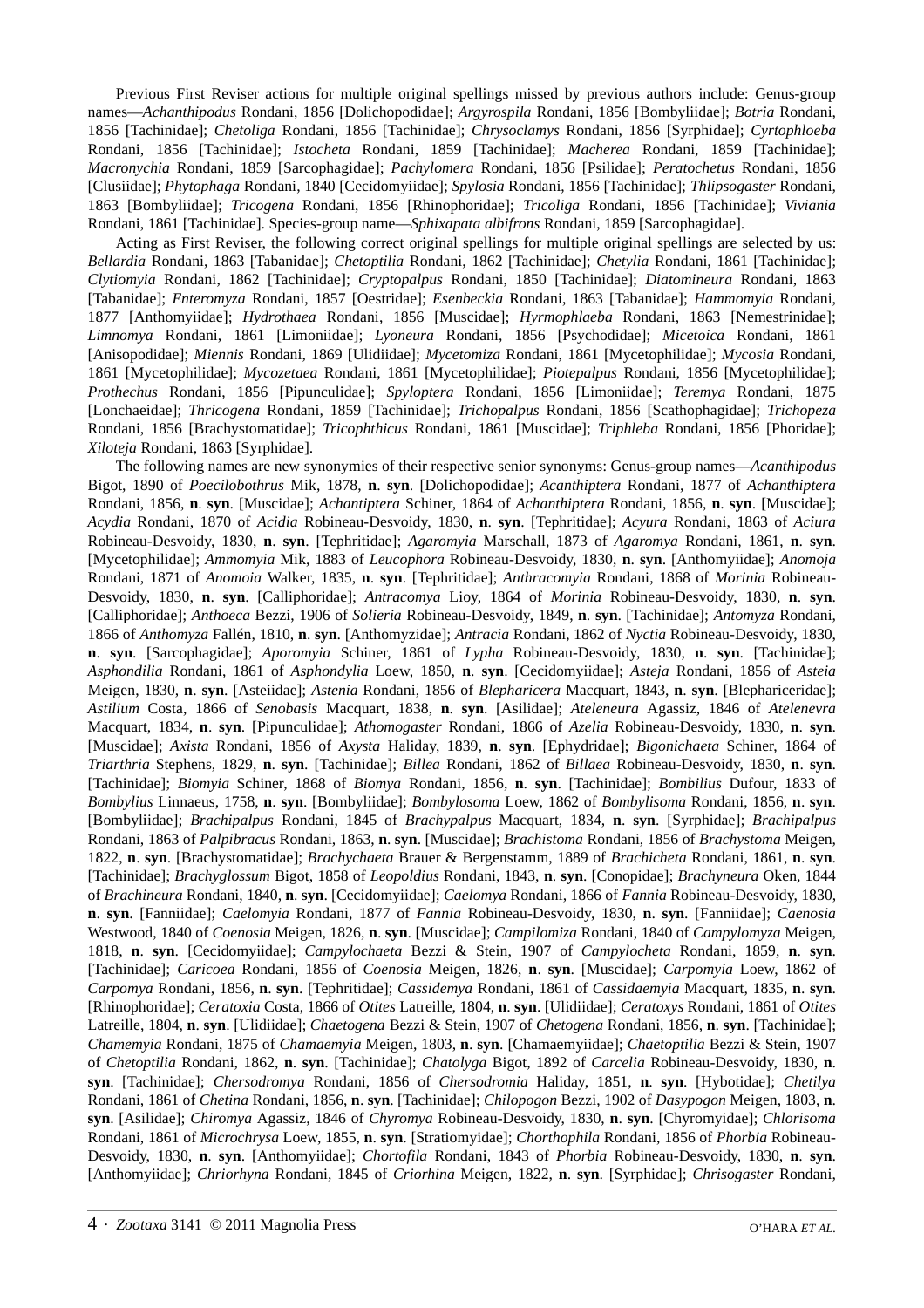1868 of *Chrysogaster* Meigen, 1803, **n**. **syn**. [Syrphidae]; *Chryorhina* Rondani, 1856 of *Criorhina* Meigen, 1822, **n**. **syn**. [Syrphidae]; *Chryorhyna* Rondani, 1857 of *Criorhina* Meigen, 1822, **n**. **syn**. [Syrphidae]; *Chrysoclamys* Rondani, 1856 of *Ferdinandea* Rondani, 1844, **n**. **syn**. [Syrphidae]; *Chrysomya* Rondani, 1856 of *Microchrysa* Loew, 1855, **n**. **syn**. [Stratiomyidae]; *Chrysopila* Rondani, 1844 of *Chrysopilus* Macquart, 1826, **n**. **syn**. [Rhagionidae]; *Chyrosia* Rondani, 1866 of *Chirosia* Rondani, 1856, **n**. **syn**. [Anthomyiidae]; *Clytiomyia* Rondani, 1862 of *Clytiomya* Rondani, 1861, **n**. **syn**. [Tachinidae]; *Conopoejus* Bigot, 1892 of *Conops* Linnaeus, 1758, **n**. **syn**. [Conopidae]; *Criorhyna* Rondani, 1865 of *Criorhina* Meigen, 1822, **n**. **syn**. [Syrphidae]; *Criptopalpus* Rondani, 1863 of *Cryptopalpus* Rondani, 1850, **n**. **syn**. [Tachinidae]; *Crysogaster* Rondani, 1865 of *Chrysogaster* Meigen, 1803, **n**. **syn**. [Syrphidae]; *Crysops* Rondani, 1844 of *Chrysops* Meigen, 1803, **n**. **syn**. [Tabanidae]; *Cyrthoneura* Rondani, 1863 of *Graphomya* Robineau-Desvoidy, 1830, **n**. **syn**. [Muscidae]; *Cyrthoplaeba* Rondani, 1857 of *Cyrtophloeba* Rondani, 1856, **n**. **syn**. [Tachinidae]; *Cyrthosia* Rondani, 1863 of *Cyrtosia* Perris, 1839, **n**. **syn**. [Mythicomyiidae]; *Cystogaster* Walker, 1856 of *Cistogaster* Latreille, 1829, **n**. **syn**. [Tachinidae]; *Cyterea* Rondani, 1856 of *Cytherea* Fabricius, 1794, **n**. **syn**. [Bombyliidae]; *Dactyliscus* Bigot, 1857 of *Habropogon* Loew, 1847, **n**. **syn**. [Asilidae]; *Dasiphora* Rondani, 1856 of *Dasyphora* Robineau-Desvoidy, 1830, **n**. **syn**. [Muscidae]; *Dasipogon* Dufour, 1833 of *Dasypogon* Meigen, 1803, **n**. **syn**. [Asilidae]; *Dasyneura* Oken, 1844 of *Dasineura* Rondani, 1840, **n**. **syn**. [Cecidomyiidae]; *Dexiomorpha* Mik, 1887 of *Estheria* Robineau-Desvoidy, **n**. **syn**. [Tachinidae]; *Dichaetophora* Becker, 1905 of *Dichetophora* Rondani, 1868, **n**. **syn**. [Sciomyzidae]; *Dicheta* Rondani, 1856 of *Dichaeta* Meigen, 1830, **n**. **syn**. [Ephydridae]; *Dictia* Rondani, 1856 of *Dictya* Meigen, 1803, **n**. **syn**. [Sciomyzidae]; *Dionea* Rondani, 1861 of *Dionaea* Robineau-Desvoidy, 1830, **n**. **syn**. [Tachinidae]; *Ditricha* Rondani, 1871 of *Dithryca* Rondani, 1856, **n**. **syn**. [Tephritidae]; *Dolicopeza* Rondani, 1856 of *Dolichopeza* Meigen, 1830, **n**. **syn**. [Tipulidae]; *Doricera* Rondani, 1856 of *Dorycera* Meigen, 1830, **n**. **syn**. [Ulidiidae]; *Drimeia* Rondani, 1877 of *Drymeia* Meigen, 1826, **n**. **syn**. [Muscidae]; *Drimeja* Rondani, 1856 of *Drymeia* Meigen, 1826, **n**. **syn**. [Muscidae]; *Driomyza* Rondani, 1844 of *Dryomyza* Fallén, 1820, **n**. **syn**. [Dryomyzidae]; *Driope* Rondani, 1868 of *Dryope* Robineau-Desvoidy, 1830, **n**. **syn**. [Dryomyzidae]; *Dryomiza* Rondani, 1869 of *Dryomyza* Fallén, 1820, **n**. **syn**. [Dryomyzidae]; *Dynera* Rondani, 1861 of *Dinera* Robineau-Desvoidy, 1830, **n**. **syn**. [Tachinidae]; *Dytricha* Rondani, 1870 of *Dithryca* Rondani, 1856, **n**. **syn**. [Tephritidae]; *Elachysoma* Rye, 1881 of *Elachisoma* Rondani, 1880, **n**. **syn**. [Sphaeroceridae]; *Elaeophila* Marschall, 1873 of *Eloeophila* Rondani, 1856, **n**. **syn**. [Limoniidae]; *Emerodromya* Rondani, 1856 of *Hemerodromia* Meigen, 1822, **n**. **syn**. [Empididae]; *Engyzops* Bezzi & Stein, 1907 of *Eggisops* Rondani, 1862, **n**. **syn**. [Calliphoridae]; *Entomybia* Rondani, 1879 of *Braula* Nitzsch, 1818, **n**. **syn**. [Braulidae]; *Epidesmya* Rondani, 1861 of *Acidia* Robineau-Desvoidy, 1830, **n**. **syn**. [Tephritidae]; *Erinnia* Rondani, 1856 of *Erynnia* Robineau-Desvoidy, 1830, **n**. **syn**. [Tachinidae]; *Eristalomyia* Kittel & Kreichbaumer, 1872 of *Eristalomya* Rondani, 1857, **n**. **syn**. [Syrphidae]; *Esteria* Rondani, 1862 of *Estheria* Robineau-Desvoidy, 1830, **n**. **syn**. [Tachinidae]; *Exatoma* Rondani, 1856 of *Hexatoma* Meigen, 1803, **n**. **syn**. [Tabanidae]; *Exochila* Mik, 1885 of *Hammerschmidtia* Schummel, 1834, **n**. **syn**. [Syrphidae]; *Fisceria* Rondani, 1856 of *Fischeria* Robineau-Desvoidy, 1830, **n**. **syn**. [Tachinidae]; *Gedia* Rondani, 1856 of *Gaedia* Meigen, 1838, **n**. **syn**. [Tachinidae]; *Gimnocheta* Rondani, 1859 of *Gymnocheta* Robineau-Desvoidy, 1830, **n**. **syn**. [Tachinidae]; *Gimnosoma* Rondani, 1862 of *Gymnosoma* Meigen, 1803, **n**. **syn**. [Tachinidae]; *Gonirhinchus* Lioy, 1864 of *Myopa* Fabricius, 1775, **n**. **syn**. [Conopidae]; *Gonirhynchus* Marschall, 1873 of *Myopa* Fabricius, 1775, **n**. **syn**. [Conopidae]; *Gononeura* Oldenberg, 1904 of *Gonioneura* Rondani, 1880, **n**. **syn**. [Sphaeroceridae]; *Graphomia* Rondani, 1862 of *Graphomya* Robineau-Desvoidy, 1830, **n**. **syn**. [Muscidae]; *Gymnopha* Rondani, 1856 of *Mosillus* Latreille, 1804, **n**. **syn**. [Ephydridae]; *Hammobates* Rondani, 1857 of *Tachytrechus* Haliday, 1851, **n**. **syn**. [Dolichopodidae]; *Harrysia* Rondani, 1865 of *Lydina* Robineau-Desvoidy, 1830, **n**. **syn**. [Tachinidae]; *Hemathobia* Rondani, 1862 of *Haematobia* Le Peletier & Serville, 1828, **n**. **syn**. [Muscidae]; *Hemerodromya* Rondani, 1856 of *Hemerodromia* Meigen, 1822, **n**. **syn**. [Empididae]; *Heryngia* Rondani, 1857 of *Heringia* Rondani, 1856, **n**. **syn**. [Syrphidae]; *Hidropota* Lioy, 1864 of *Hydrellia* Robineau-Desvoidy, 1830, **n**. **syn**. [Ephydridae]; *Hipostena* Rondani, 1861 of *Phyllomya* Robineau-Desvoidy, 1830, **n**. **syn**. [Tachinidae]; *Hirmophloeba* Marschall, 1873 of *Hyrmophlaeba* Rondani, 1863, **n**. **syn**. [Nemestrinidae]; *Histricia* Rondani, 1863 of *Hystricia* Macquart, 1843, **n**. **syn**. [Tachinidae]; *Hoemotobia* Rondani, 1856 of *Haematobia* Le Peletier & Serville, 1828, **n**. **syn**. [Muscidae]; *Homalomya* Rondani, 1866 of *Fannia* Robineau-Desvoidy, 1830, **n**. **syn**. [Fanniidae]; *Homalostoma* Bezzi & Stein, 1907 of *Billaea* Robineau-Desvoidy, 1830, **n**. **syn**. [Tachinidae]; *Hoplisa* Brauer & Bergenstamm, 1889 of *Oplisa* Rondani, 1862, **n**. **syn**. [Rhinophoridae]; *Hydrothaea* Rondani, 1856 of *Hydrotaea* Robineau-Desvoidy, 1830, **n**. **syn**. [Muscidae]; *Hylara* Rondani, 1856 of *Hilara* Meigen, 1822, **n**. **syn**. [Empididae]; *Hyrmoneura* Rondani, 1863 of *Hirmoneura* Meigen, 1820, **n**. **syn**. [Nemestrinidae]; *Ilisomyia* Osten Sacken, 1869 of *Ormosia* Rondani, 1856, **n**. **syn**. [Limoniidae]; *Istochaeta* Marschall, 1873 of *Istocheta* Rondani, 1859, **n**. **syn**. [Tachinidae]; *Lamnea* Rondani, 1861 of *Erioptera* Meigen, 1803, **n**. **syn**. [Limoniidae]; *Lasiophthicus* Rondani, 1856 of *Scaeva* Fabricius, 1805, **n**. **syn**. [Syrphidae]; *Lestremya* Rondani, 1856 of *Lestremia* Macquart, 1826, **n**. **syn**. [Cecidomyiidae]; *Lidella* De Galdo, 1856 of *Lydella* Robineau-Desvoidy, 1830, **n**. **syn**. [Tachinidae]; *Lomacantha* Lioy, 1864 of *Lomachantha* Rondani, 1859, **n**. **syn**. [Tachinidae]; *Lomachanta* Schiner, 1864 of *Lomachantha* Rondani, 1859, **n**. **syn**. [Tachinidae]; *Loncoptera* Rondani, 1856 of *Lonchoptera* Meigen, 1803, **n**. **syn**. [Lonchopteridae]; *Lymnophora* Blanchard, 1845 of *Limnophora* Robineau-Desvoidy, 1830, **n**. **syn**. [Muscidae]; *Macherium* Rondani, 1856 of *Machaerium* Haliday, 1832, **n**. **syn**. [Dolichopodidae]; *Macrochaetum* Bezzi, 1894 of *Elachiptera* Macquart, 1825, **n**. **syn**. [Chloropidae]; *Macrochoetum* Bezzi, 1892 of *Elachiptera* Macquart, 1825,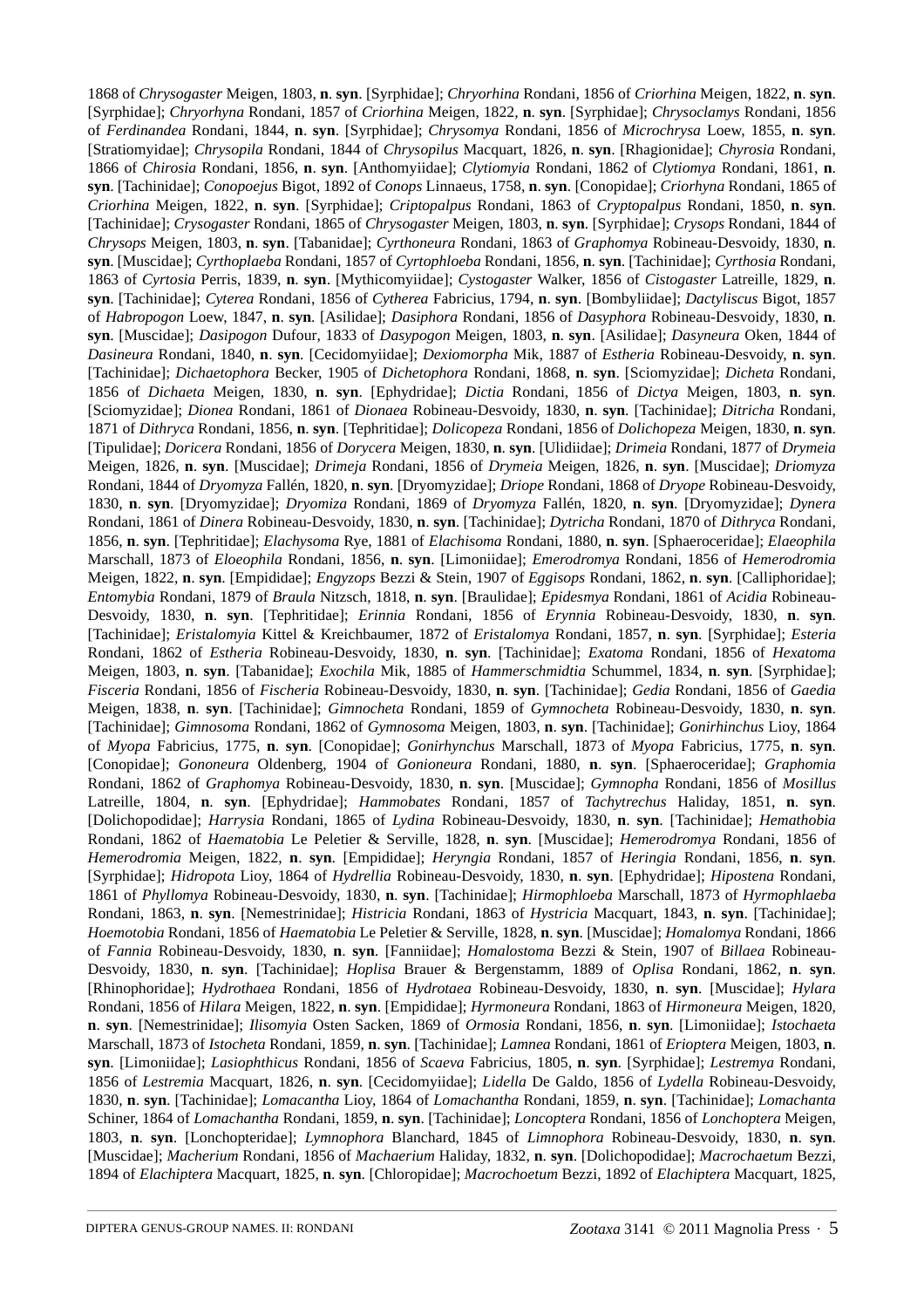**n**. **syn**. [Chloropidae]; *Macroneura* Rondani, 1856 of *Diadocidia* Ruthe, 1831, **n**. **syn**. [Diadocidiidae]; *Marshamya* Rondani, 1850 of *Linnaemya* Robineau-Desvoidy, 1830, **n**. **syn**. [Tachinidae]; *Marsilia* Bezzi & Stein, 1907 of *Tricoliga* Rondani, 1859, **n**. **syn**. [Tachinidae]; *Megachetum* Rondani, 1856 of *Dasyna* Robineau-Desvoidy, 1830, **n**. **syn**. [Psilidae]; *Megaloglossa* Bezzi, 1907 of *Platystoma* Meigen, 1803, **n**. **syn**. [Platystomatidae]; *Megera* Rondani, 1859 of *Senotainia* Macquart, 1846, **n**. **syn**. [Sarcophagidae]; *Melanomyia* Rondani, 1868 of *Melanomya* Rondani, 1856, **n**. **syn**. [Calliphoridae]; *Melizoneura* Bezzi & Stein, 1907 of *Melisoneura* Rondani, 1861, **n**. **syn**. [Tachinidae]; *Mesomelaena* Bezzi & Stein, 1907 of *Mesomelena* Rondani, 1859, **n**. **syn**. [Sarcophagidae]; *Micetina* Rondani, 1861 of *Mycetophila* Meigen, 1803, **n**. **syn**. [Mycetophilidae]; *Micetobia* Rondani, 1861 of *Mycetobia* Meigen, 1818, **n**. **syn**. [Anisopodidae]; *Micromyia* Oken, 1844 of *Micromya* Rondani, 1840, **n**. **syn**. [Cecidomyiidae]; *Miennis* Rondani, 1869 of *Myennis* Robineau-Desvoidy, 1830, **n**. **syn**. [Ulidiidae]; *Miopina* Rondani, 1866 of *Myopina* Robineau-Desvoidy, 1830, **n**. **syn**. [Anthomyiidae]; *Morjnia* Rondani, 1862 of *Morinia* Robineau-Desvoidy, 1830, **n**. **syn**. [Calliphoridae]; *Morphomyia* Rondani, 1862 of *Stomina* Robineau-Desvoidy, 1830, **n**. **syn**. [Tachinidae]; *Myatropa* Rondani, 1857 of *Myathropa* Rondani, 1845, **n**. **syn**. [Syrphidae]; *Mycetomiza* Rondani, 1861 of *Mycosia* Rondani, 1861, **n**. **syn**. [Mycetophilidae]; *Myiantha* Rondani, 1877 of *Fannia* Robineau-Desvoidy, 1830, **n**. **syn**. [Fanniidae]; *Myiathropa* Rondani, 1868 of *Myathropa* Rondani, 1845, **n**. **syn**. [Syrphidae]; *Myiocera* Rondani, 1868 of *Dinera* Robineau-Desvoidy, 1830, **n**. **syn**. [Tachinidae]; *Myiolepta* Rondani, 1868 of *Myolepta* Newman, 1838, **n**. **syn**. [Syrphidae]; *Myiospila* Rondani, 1868 of *Myospila* Rondani, 1856, **n**. **syn**. [Muscidae]; *Myltogramma* Rondani, 1868 of *Miltogramma* Meigen, 1803, **n**. **syn**. [Sarcophagidae]; *Myntho* Rondani, 1845 of *Mintho* Robineau-Desvoidy, 1830, **n**. **syn**. [Tachinidae]; *Myospyla* Rondani, 1862 of *Myospila* Rondani, 1856, **n**. **syn**. [Muscidae]; *Napoea* Rondani, 1856 of *Parydra* Stenhammar, 1844, **n**. **syn**. [Ephydridae]; *Neera* Rondani, 1861 of *Neaera* Robineau-Desvoidy, 1830, **n**. **syn**. [Tachinidae]; *Nemestrina* Blanchard, 1845 of *Nemestrinus* Latreille, 1802, **n**. **syn**. [Nemestrinidae]; *Nemorea* Macquart, 1834 of *Nemoraea* Robineau-Desvoidy, 1830, **n**. **syn**. [Tachinidae]; *Nevrolyga* Agassiz, 1846 of *Neurolyga* Rondani, 1840, **n**. **syn**. [Cecidomyiidae]; *Nictia* Rondani, 1862 of *Nyctia* Robineau-Desvoidy, 1830, **n**. **syn**. [Sarcophagidae]; *Noteromyia* Marschall, 1873 of *Camilla* Haliday, 1838, **n**. **syn**. [Camillidae]; *Ociptera* Rondani, 1862 of *Cylindromyia* Meigen, 1803, **n**. **syn**. [Tachinidae]; *Onodonta* Rondani, 1866 of *Hydrotaea* Robineau-Desvoidy, 1830, **n**. **syn**. [Muscidae]; *Opegiocera* Rondani, 1845 of *Ancylorhynchus* Berthold, 1827, **n**. **syn**. [Asilidae]; *Ophira* Rondani, 1844 of *Hydrotaea* Robineau-Desvoidy, 1830, **n**. **syn**. [Muscidae]; *Ornithoeca* Kirby, 1880 of *Ornithoica* Rondani, 1878, **n**. **syn**. [Hippoboscidae]; *Ornithomyia* Macquart, 1835 of *Ornithomya* Latreille, 1804, **n**. **syn**. [Hippoboscidae]; *Orthochile* Blanchard, 1845 of *Ortochile* Latreille, 1809, **n**. **syn**. [Dolichopodidae]; *Oxicera* Rondani, 1856 of *Oxycera* Meigen, 1803, **n**. **syn**. [Stratiomyidae]; *Oxina* Rondani, 1856 of *Oxyna* Robineau-Desvoidy, 1830, **n**. **syn**. [Tephritidae]; *Ozyrhinchus* Rondani, 1861 of *Ozirhincus* Rondani, 1840, **n**. **syn**. [Cecidomyiidae]; *Oxyrhyncus* Rondani, 1856 of *Ozirhincus* Rondani, 1840, **n**. **syn**. [Cecidomyiidae]; *Pachigaster* Rondani, 1856 of *Pachygaster* Meigen, 1803, **n**. **syn**. [Stratiomyidae]; *Pachimeria* Rondani, 1856 of *Pachymeria* Stephens, 1829, **n**. **syn**. [Empididae]; *Pachipalpus* Rondani, 1856 of *Cordyla* Meigen, 1803, **n**. **syn**. [Mycetophilidae]; *Pachirhyna* Rondani, 1845 of *Nephrotoma* Meigen, 1803, **n**. **syn**. [Tipulidae]; *Pachirina* Rondani, 1840 of *Nephrotoma* Meigen, 1803, **n**. **syn**. [Tipulidae]; *Pachistomus* Rondani, 1856 of *Xylophagus* Meigen, 1803, **n**. **syn**. [Xylophagidae]; *Pangonia* Macquart, 1834 of *Pangonius* Latreille, 1802, **n**. **syn**. [Tabanidae]; *Pentetria* Rondani, 1856 of *Penthetria* Meigen, 1803, **n**. **syn**. [Bibionidae]; *Perichaeta* Herting, 1984 of *Policheta* Rondani, 1856, **n**. **syn**. [Tachinidae]; *Perichoeta* Bezzi, 1894 of *Policheta* Rondani, 1856, **n**. **syn**. [Tachinidae]; *Phalacromyia* Costa, 1866 of *Copestylum* Macquart, 1846, **n**. **syn**. [Syrphidae]; *Phicodromia* Rondani, 1866 of *Malacomyia* Westwood, 1840, **n**. **syn**. [Coelopidae]; *Phillophaga* Lioy, 1864 of *Asphondylia* Loew, 1850, **n**. **syn**. [Cecidomyiidae]; *Phito* Rondani, 1861 of *Phyto* Robineau-Desvoidy, 1830, **n**. **syn**. [Rhinophoridae]; *Phitomyptera* Lioy, 1864 of *Phytomyptera* Rondani, 1845, **n**. **syn**. [Tachinidae]; *Phitophaga* Lioy, 1864 of *Cecidomyia* Meigen, 1803, **n**. **syn**. [Cecidomyiidae]; *Phloebotomus* Rondani, 1856 of *Phlebotomus* Rondani & Berté, 1840, **n**. **syn**. [Psychodidae]; *Phorichaeta* Brauer & Bergenstamm, 1889 of *Periscepsia* Gistel, 1848, **n**. **syn**. [Tachinidae]; *Phrino* Rondani, 1861 of *Phryno* Robineau-Desvoidy, 1830, **n**. **syn**. [Tachinidae]; *Phrixe* Rondani, 1862 of *Phryxe* Robineau-Desvoidy, 1830, **n**. **syn**. [Tachinidae]; *Phthyria* Rondani, 1856 of *Phthiria* Meigen, 1803, **n**. **syn**. [Bombyliidae]; *Phtyria* Rondani, 1863 of *Phthiria* Meigen, 1803, **n**. **syn**. [Bombyliidae]; *Phyllodromya* Rondani, 1856 of *Phyllodromia* Zetterstedt, 1837, **n**. **syn**. [Empididae]; *Phytofaga* Rondani, 1843 of *Cecidomyia* Meigen, 1803, **n**. **syn**. [Cecidomyiidae]; *Phytomyzoptera* Bezzi, 1906 of *Phytomyptera* Rondani, 1845, **n**. **syn**. [Tachinidae]; *Platiparea* Rondani, 1870 of *Platyparea* Loew, 1862, **n**. **syn**. [Tephritidae]; *Platistoma* Lioy, 1864 of *Platystoma* Meigen, 1803, **n**. **syn**. [Platystomatidae]; *Platychyra* Rondani, 1859 of *Panzeria* Robineau-Desvoidy, 1830, **n**. **syn**. [Tachinidae]; *Platynochetus* Rondani, 1845 of *Platynochaetus* Wiedemann, 1830, **n**. **syn**. [Syrphidae]; *Polychaeta* Schiner, 1868 of *Policheta* Rondani, 1856, **n**. **syn**. [Tachinidae]; *Polycheta* Schiner, 1861 of *Policheta* Rondani, 1856, **n**. **syn**. [Tachinidae]; *Porrhocondyla* Agassiz, 1846 of *Porricondyla* Rondani, 1840, **n**. **syn**. [Cecidomyiidae]; *Porrycondyla* Walker, 1874 of *Porricondyla* Rondani, 1840, **n**. **syn**. [Cecidomyiidae]; *Prosopaea* Brauer & Bergenstamm, 1889 of *Prosopea* Rondani, 1861, **n**. **syn**. [Tachinidae]; *Psicoda* Rondani, 1840 of *Psychoda* Latreille, 1797, **n**. **syn**. [Psychodidae]; *Psylopus* Rondani, 1850 of *Sciapus* Zeller, 1842, **n**. **syn**. [Dolichopodidae]; *Pteropectria* Rondani, 1869 of *Herina* Robineau-Desvoidy, 1830, **n**. **syn**. [Ulidiidae]; *Pterospylus* Bigot, 1857 of *Syneches* Walker, 1852, **n**. **syn**. [Hybotidae]; *Pticoptera* Rondani, 1856 of *Ptychoptera* Meigen, 1803, **n**. **syn**. [Ptychopteridae]; *Ptilocheta* Rondani, 1857 of *Zeuxia* Meigen, 1826, **n**. **syn**. [Tachinidae];